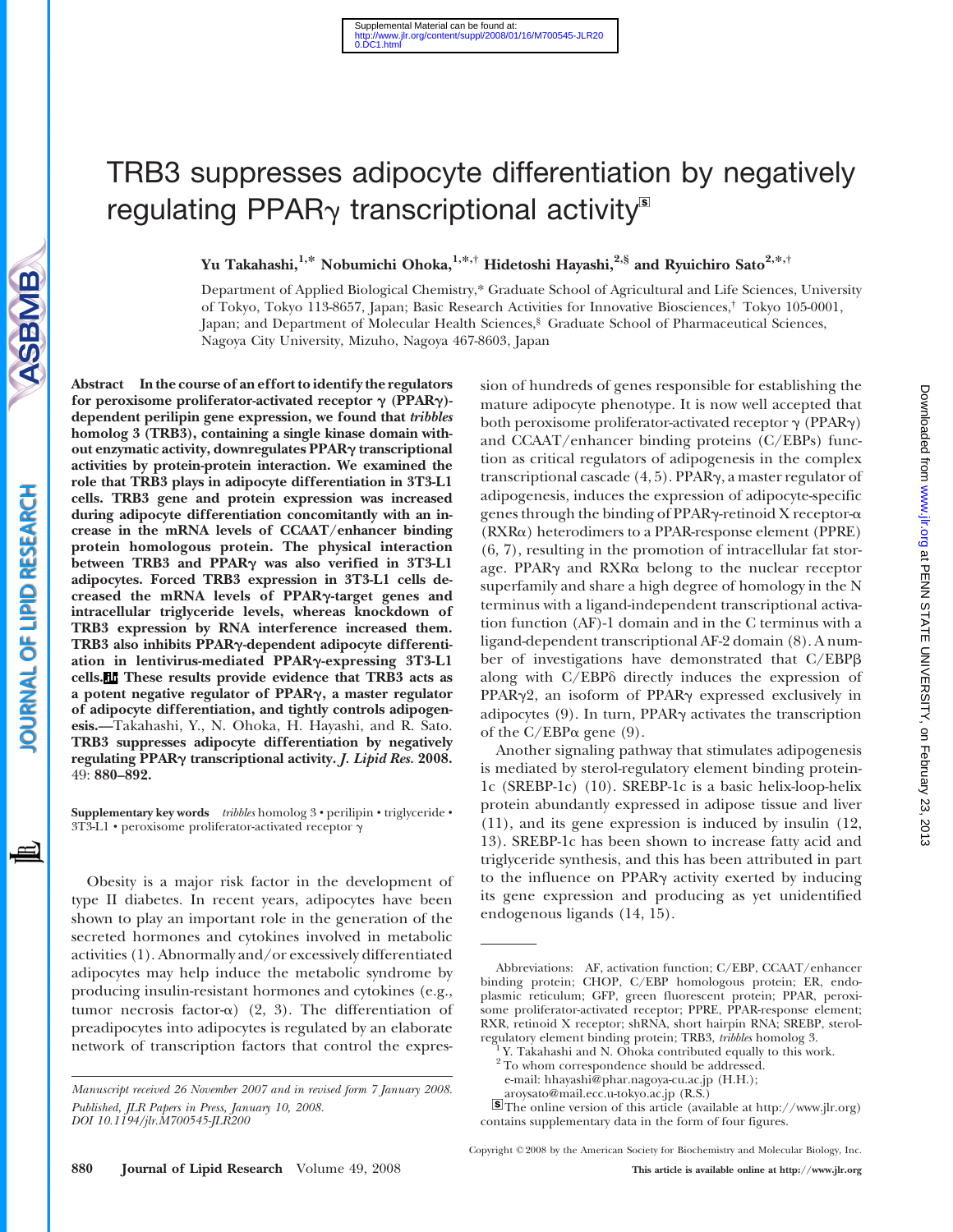tribbles homolog 3 (TRB3), identified as a mammalian homolog of Drosophilatribbles, functions as a negative regulator of the serine-threonine kinase Akt in the liver and skeletal muscle (16, 17). In the liver, TRB3 is induced under stressful conditions, such as fasting, endoplasmic reticulum (ER) stress, and nutrient starvation (18, 19). In db/db mice, a rodent model of type II diabetes, increased hepatic expression of TRB3 results in hyperglycemia and insulin resistance (16). On the other hand, transgenic mice that overexpress TRB3 in adipose tissue are resistant to diet-induced obesity and display enhanced insulin sensitivity (20). Thus, the functions of TRB3 are various and different in distinct tissues.

In this study, we show that TRB3 reduces PPAR<sub>Y</sub>dependent perilipin gene expression. We hypothesized that TRB3 could be involved in the regulation of adipogenesis that is governed predominantly by PPARg and investigated TRB3 functions during adipocyte differentiation. TRB3 gene expression is augmented along with the differentiation of 3T3-L1 cultured cells, a commonly used model of adipocyte differentiation. TRB3 overexpression or knockdown in 3T3-L1 cells affects adipocyte differentiation and triglyceride accumulation in the cells. These results indicate that TRB3 plays a critical role in adipogenesis and could be a novel therapeutic target for preventing the abnormal adipocity that is involved in metabolic disorders.

## MATERIALS AND METHODS

#### Materials

Insulin, 3-isobutyl-1-methylxanthine, dexamethazone, pioglitazone, anti-perilipin antibody, and anti-human TRB3 antibody were obtained as described previously (18, 21). Troglitazone was kindly provided by Dr. R. M. Evans (Salk Institute). Taq-Man probes for mouse TRB3, aP2, perilipin, adiponectin, and SREBP-1 were from Applied Biosystems. Anti-Flag and anti-Myc monoclonal antibodies were from Sigma. Anti-mouse TRB3 antibodies were from Calbiochem and Santa Cruz. Anti-actin and anti-green fluorescent protein (GFP) antibodies were from Chemicon and Abcam, respectively. Anti-Akt and anti-phospho-Akt (serine-473, threonine-308) were from Cell Signaling. The protease inhibitor cocktail was from Sigma.

## Cell culture

HEK293 and 293-T cells were cultured in DMEM with 10% FBS, 100 U/ml penicillin, and 100 mg/ml streptomycin. 3T3-L1 fibroblasts (obtained from the Health Science Research Resources Bank, Osaka, Japan) were cultured and differentiated into adipocytes as described previously (21). Plat-E cells (22) were cultured in DMEM supplemented with 10% FBS, 100 U/ml penicillin, 100  $\mu$ g/ml streptomycin, 10  $\mu$ g/ml blasticidin, and 1 mg/ml puromycin. 3T3-L1/Tet-Off/TRB3 stable cells were cultured in DMEM with 10% Tet System-approved FBS (Clontech), 100 U/ml penicillin, 100  $\mu$ g/ml streptomycin, 600  $\mu$ g/ml G418, 400  $\mu$ g/ml hygromycin, and 1  $\mu$ g/ml doxycycline.

#### Plasmid constructs

Expression retroviral plasmids for TRB3 and TRB3 $\Delta$ Akt (lacking amino acids 239–266) were constructed by inserting fragments coding for human TRB3 into pMXs-IRES-GFP (23). To generate an

expression plasmid for mouse TRB3, a PCR fragment encoding mouse TRB3 obtained by RT-PCR using total white adipose tissue RNA from a BALB/c mouse was inserted into p3xFLAG-CMV (Sigma). An expression plasmid for Flag-tagged TRB3 was constructed by inserting a fragment coding for Flag-tagged mouse TRB3 into pBI-EGFP (Clontech). An expression lentiviral plasmid for Flag-tagged TRB3 and PPARg was constructed by inserting a fragment coding for Flag-tagged TRB3 and PPARg, respectively, into CSII-EF-MCS-IRES2-Venus (RIKEN). Expression lentiviral plasmids for short hairpin RNA (shRNA) of mouse TRB3 or control were constructed by recombining CS-RfA-EG (RIKEN) with pENTR4-H1 (RIKEN) inserted by oligonucleotide DNA for shRNA expression. The target sequences were as follows: TRB3, 5'-CGAGTGAGAG-ATGAGCCTG-3'; control (Scramble II Duplex from Dharmacon), 5'-GCGCGCTTTGTAGGATTCG-3'. The target for TRB3 has been used previously and confirmed to be effective (16, 20). Expression and reporter plasmids [pCMX-GAL4-PPAR $\gamma$  AF2 and p(PPRE)<sub>3</sub>-tk-Luc] were kindly provided by Dr. R. M. Evans (Salk Institute). An expression plasmid (pSVSPORT-PPARg) was kindly provided by Dr. M. Imagawa (Nagoya City University). Expression plasmids for the TRB3 mutants (pcDNA3.1-Flag-TRB3, pCMV5-Myc-TRB3, and pCMV5-Flag-TRB3) were constructed as described previously (18). Other expression plasmids (pCMV5-PPARg, pCMV5-RXRa, pCMV5-PPARg DN, replacing lysine-497 and glutamate-499 with alanine, pCMV5-PPAR $\gamma\Delta A/B$  lacking amino acids 1–137, pCMV5-PPAR $\gamma\Delta E/F$  lacking amino acids 311-505, pCMV5-GAL4-PPAR $\gamma$ , and pCMV5-GAL4-RXRa) were generated using PCR products. All constructs were verified by sequencing.

#### Retrovirus infection

Plat-E cells were transfected with retroviral plasmids by the Chen-Okayama method (24), and after 48 h of transfection, the culture medium containing retroviruses was collected and filtered. 3T3-L1 cells were infected with the medium supplemented with 10  $\mu$ g/ml polybrene by a centrifugation method (2,500 rpm, 60 min). After 8 h of infection, the cells were refed with a fresh culture medium (DMEM with 10% calf serum, 100 U/ml penicillin, and  $100 \mu g/ml$  streptomycin).

#### Lentivirus infection

293-T cells were transfected with an expression lentiviral plasmid together with a packaging (pCAG-HIVgp) and a VSV-G-/Revexpressing (pCMV-VSV-G-RSV-Rev) plasmid by the Chen-Okayama method (24). After 60 h of transfection, the medium containing lentiviruses was collected and filtered. 3T3-L1 cells were infected with the medium supplemented with  $10 \mu g/ml$  polybrene by a centrifugation method (2,500 rpm, 90 min). The cells were then refed with a fresh culture medium (DMEM with 10% calf serum, 100 U/ml penicillin, and 100  $\mu$ g/ml streptomycin).

#### Stable cell lines

3T3-L1 preadipocytes transfected with the tetracyclinecontrolled transactivator-expressing plasmid (pTet-Off; Clontech) using Lipofectamine 2000 reagent (Invitrogen) were selected in the presence of  $600 \mu g/ml$  G418 for 14 days. An individual clone was transfected with the pTRE-luc reporter plasmid using Lipofectamine 2000 reagent, and after 48 h of transfection, luciferase activities were measured and 3T3-L1/ Tet-Off stable cells were established. 3T3-L1/Tet-Off cells were transfected with either the mock (pBI-EGFP) or the Flag-tagged (pBI-EGFP-TRB3) mouse TRB3-expressing plasmid containing the TRE promoter together with a pcDNA3.1/Hygro vector (Invitrogen) using Lipofectamine 2000 reagent. Cells were selected in the presence of  $400 \mu g/ml$  hygromycin for 7 days, Flag-TRB3 protein levels in the absence of doxycycline were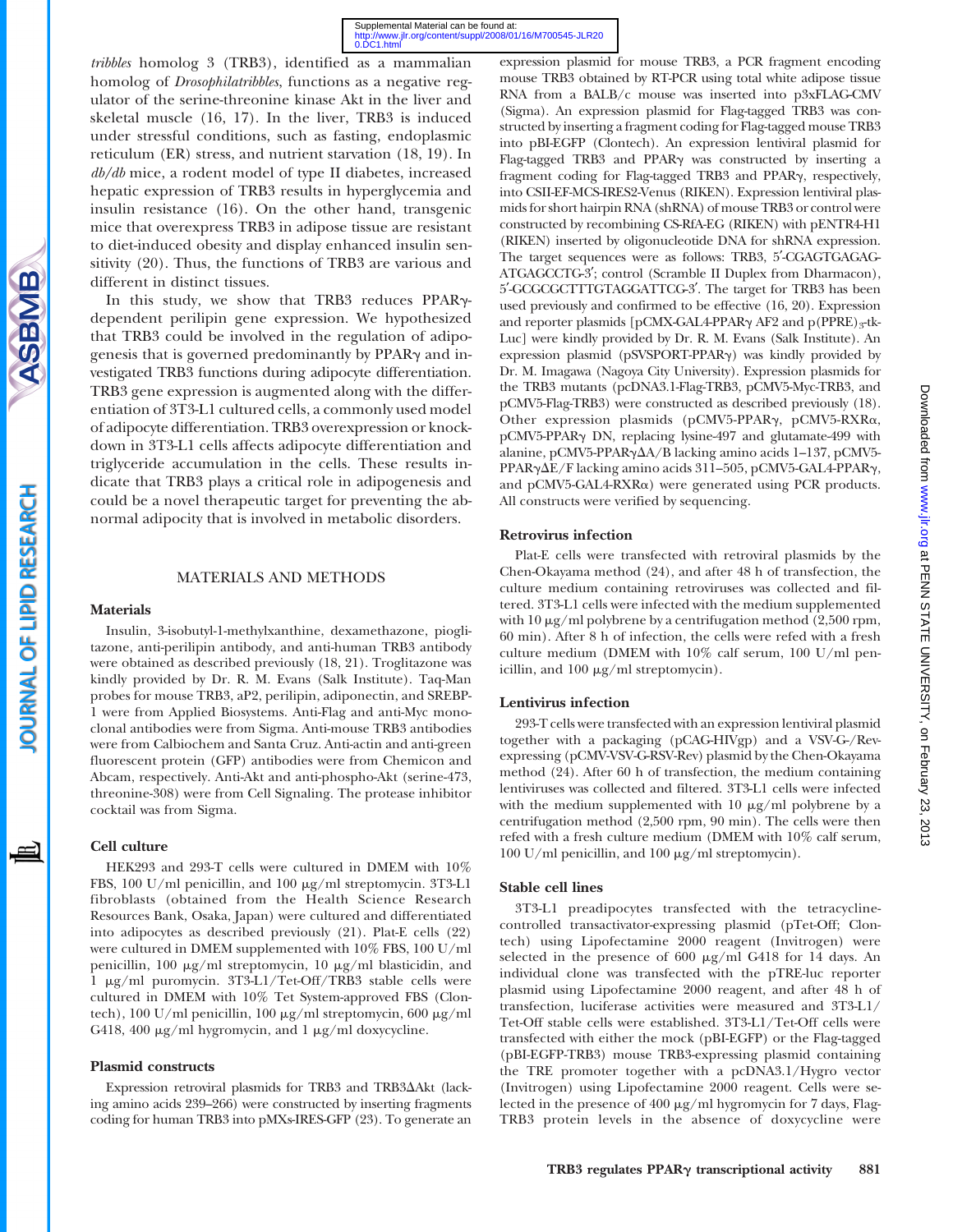determined by Western blot analysis, and 3T3-L1/Tet-Off/ TRB3 stable cells were established.

# Small interfering RNA experiments

The small interfering RNAs for mouse TRB3 (5'-CGAGUGA-GAGAUGAGCCUG-3', the sequence used in lentiviral experiments) and control (5'-GCGCGCUUUGUAGGAUUCG-3', the sequence of Scramble II Duplex by Dharmacon) were transfected into 3T3-L1 preadipocytes using Lipofectamine RNA interference MAX reagent (Invitrogen) according to the manufacturer's instructions. Three days after transfection, the 3T3-L1 cells were subjected to adipocyte differentiation.

# Northern blot analysis and real-time RT-PCR

3T3-L1 cells differentiated into adipocytes were harvested, and total RNA was extracted using an RNA preparation kit (ISOGEN; Nippon Gene Corp.). Northern blotting was performed as described previously (21). TRB3 and C/EBP homologous protein (CHOP) radiolabeled hybridization probes were generated using the individual cDNA fragments. Reverse transcription was performed using High-Capacity cDNA Reverse Transcription Kits (Applied Biosystems). Fluorescent real-time PCR was performed on an ABI PRISM 7000 system using Taq-Man Gene Expression Assays (Applied Biosystems) or SYBR Green PCR Master Mix (Applied Biosystems) with the primers as follows:  $C/EBP\alpha$ ,  $5'$ -GCGCAAGAG-CCGAGATAAAG-3' (sense), 5'-CGGTCATTGTCACTGGTCAACT-3' (antisense); C/EBPB, 5'-CGCCTTTAGACCCATGGAAG-3' (sense), 5'-CCCGTAGGCCAGGCAGT-3' (antisense); C/EBP $\delta$ , 5'-CTCCCGCACACAACATACTG-3' (sense), 5'-CTTCGGCAACCACC-TAAAAG-3' (antisense). S17 rRNA protein transcript was used as an internal control to normalize the mRNA levels of each gene.

## Immunoprecipitation and Western blot analysis

Total cellular proteins were solubilized in lysis buffer (50 mM Tris-HCl, 150 mM NaCl, 1% Triton X-100, 0.5% deoxycholate, 0.1% SDS, pH 8.0, and a protease inhibitor cocktail). Immunoprecipitation and Western blotting were performed as described previously (25, 26). The signals on the membrane were quantified with an LAS1000 lumino image analyzer (FujiFilm).

## Reporter assays

3T3-L1 preadipocytes were transfected with luciferase reporter and expression plasmids by Lipofectamine 2000 reagent, and after 24 h of transfection, they were refed with a fresh medium containing  $10 \mu$ M troglitazone. Luciferase assays were carried out as described previously (26, 27).

## Purification of recombinant proteins and in vitro binding assay

Glutathione S-transferase-tagged Flag-TRB3 and Myc-PPARg were expressed in Escherichia coli BL21 and affinity-purified with glutathione-Sepharose 4B (Amersham Bioscience). Recombinant Flag-TRB3 and Myc-PPARg proteins were cleaved from the glutathione Stransferase fusion proteins with PreScission Protease (GE Healthcare). The purity and concentration of the recombinant protein were estimated by Coomassie Brilliant Blue staining.

In an in vitro binding assay, protein-protein complexes were mixed in RIPA buffer containing 10 mg/ml BSA and subjected to immunoprecipitation with anti-Flag antibodies.

# Oil Red O staining

When differentiated into adipocytes, 3T3-L1 cells were cultured with differentiation medium containing  $10 \mu M$  pioglitazone for the first 2 days and then refed with an adipocyte growing medium. The cells were refed with a fresh medium every 2 days and, after harvest, fixed with 4% paraformaldehyde/PBS and stained with Oil Red O solution [0.5% Oil Red O-2-propanol: milliQ,  $3:2 \frac{(v/v)}{\pi}$  for 1 h at room temperature.

# Lipid analysis

3T3-L1 cells were washed with PBS, and lipids were extracted by hexane-2-propanol  $(3:2, v/v)$ . The amounts of intracellular triglyceride were determined by the Triglyceride E-test from Wako and normalized to the amounts of total cellular protein determined by BCA protein assay (Pierce) according to each manufacturer's instructions.

# Statistical analysis

The results obtained in this study are presented as means  $\pm$  SD and were evaluated with Student's t-test for the two groups.

# RESULTS

## TRB3 suppresses PPARg transcriptional activities

In our previous report, we demonstrated that the genetic expression of perilipin, a lipid droplet surface protein in adipocytes, is controlled by PPAR $\gamma$  (21). The mouse perilipin gene promoter  $(\sim 2.0 \text{ kb})$  contains a functional PPRE. We sought modulators for PPAR $\gamma$ -dependent perilipin gene expression among a number of transcription factors and regulatory proteins and found that TRB3 can suppress perilipin promoter activity. We performed luciferase assays using reporter genes containing the mouse perilipin promoter ( $\sim$ 2.0 kb, pPlin-2.0) or three tandem repeats of the consensus PPRE  $[p(PPRE)_{3}$ -tk]. The promoter activities were stimulated when PPAR $\gamma$  and RXR $\alpha$ were expressed in 3T3-L1 preadipocytes but suppressed when TRB3 was coexpressed in the presence or absence of troglitazone, a potent agonist of PPARg (Fig. 1A).

We next used a heterologous Gal-4 system, with expression plasmids encoding a full-length PPARg or an AF-2 ligand binding domain of PPARg coupled to the DNA binding domain of yeast Gal-4, to determine the direct effect of TRB3 on PPARg transcriptional activities. In the presence of troglitazone, both promoter activities were increased (Fig. 1B, left, middle). TRB3 suppressed the transcriptional activities of full-length PPARg more potently than those of the AF-2 domain (Fig. 1B, left, middle). On the other hand, the transcriptional activities of fulllength RXRa were not affected by TRB3 (Fig. 1B, right).

Finally, we examined the effect of TRB3 mutants (Fig. 2C, right) on PPAR $\gamma$  transcriptional activities using pPlin-2.0. TRB3DN (amino acids 128–358) as well as wildtype TRB3 suppressed PPARg transcriptional activities in the presence or absence of troglitazone, whereas neither TRB3 $\Delta$ C (amino acids 1-282) nor TRB3 $\Delta$ Akt lacking the Akt binding domain (amino acids 239–265) had any effect on PPARg transcriptional activities (Fig. 1C). We confirmed that PPARg protein levels were not affected by TRB3 (see supplementary Fig. I).

These results clearly indicate that TRB3 suppresses PPAR<sub>Y</sub> transcriptional activities and that the C-terminal half of TRB3 is required to exert its inhibitory effects.

**SBMB**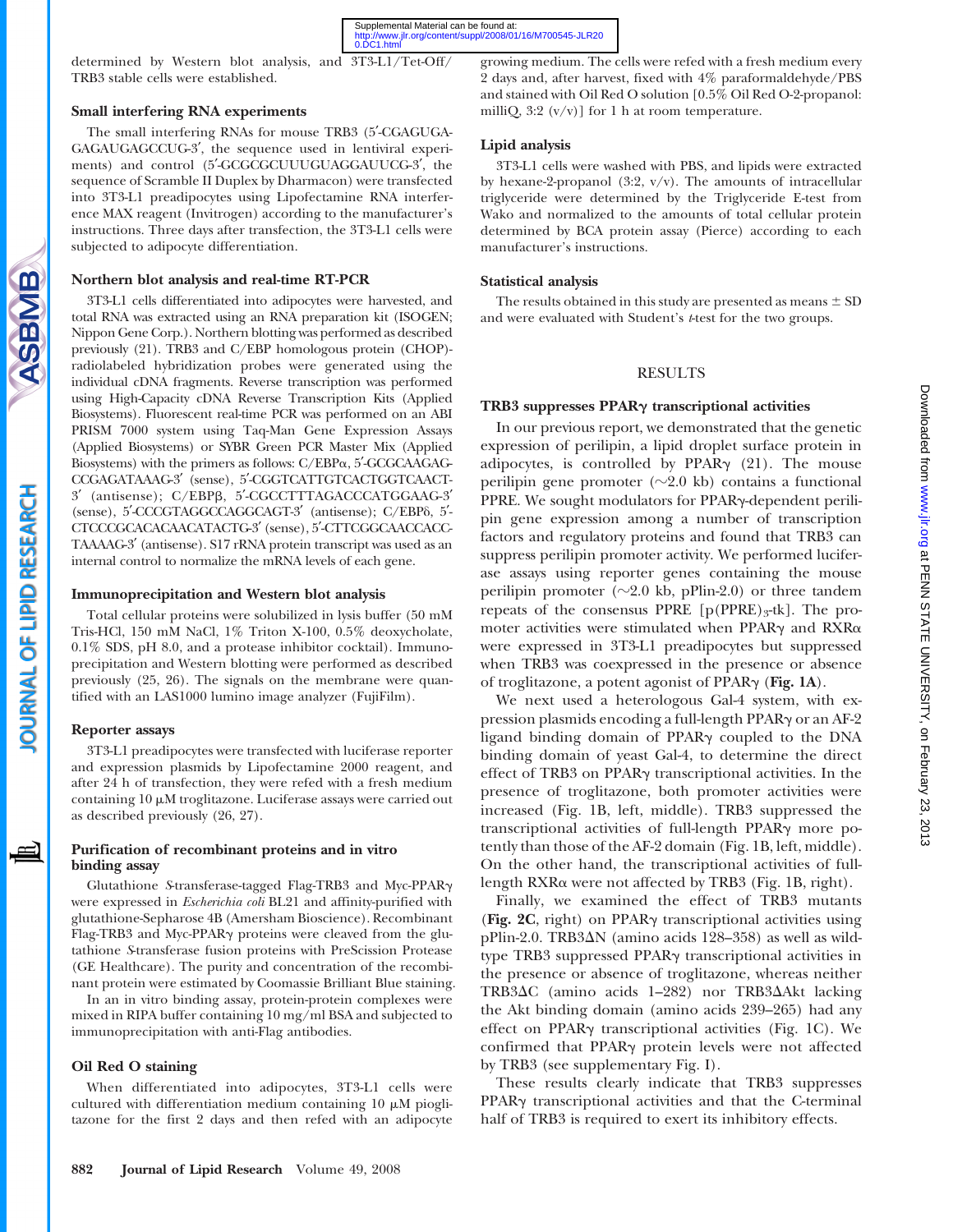

Fig. 1. Effects of tribbles homolog 3 (TRB3) on the transcription activity of peroxisome proliferator-activated receptor g (PPARg). A: 3T3-L1 preadipocytes were transfected with expression plasmids for PPARg, retinoid X receptor-a (RXRa), or TRB3 and a reporter plasmid with the perilipin promoter (left) or the PPAR-response element (PPRE)3-tk promoter (right) together with pCMV-b-gal. After 24 h of transfection, the cells were refed with a medium containing  $10 \mu$ M troglitazone and incubated for 24 h. Luciferase activities were normalized to  $\beta$ -galactosidase activities and considered as 1 in the absence of PPAR $\gamma$ , RXR $\alpha$ , TRB3, and troglitazone. B: 3T3-L1 preadipocytes were transfected with expression plasmids for GAL4-PPARg-FL (full length; left), GAL4- PPAR<sub>Y</sub>-AF2 (activation function-2; middle), or GAL4-RXR<sub>Q</sub> (right) together with expression plasmids for TRB3 and pCMV-b-gal. The cells were then processed as described for A. C: 3T3-L1 preadipocytes were transfected with expression plasmids for PPAR<sub>Y</sub>, RXR<sub>a</sub>, or various TRB3 mutants (see Fig. 2C, right) and a reporter plasmid with the perilipin promoter together with pCMV- $\beta$ -gal. The cells were then processed as described for A. WT, wild type. All luciferase assays were performed in triplicate. The data represent means  $\pm$  SD. \*  $P$  < 0.01.

#### TRB3 interacts with PPARg

The results described above prompted us to test the hypothesis that TRB3 suppresses PPAR<sub>Y</sub> transcriptional activities as a result of a protein-protein interaction. We first analyzed the interaction by a coimmunoprecipitation method using HEK293 cells transiently transfected with expression plasmids for these proteins. When cells ex-

pressed both Myc-TRB3 and Flag-PPARg, Myc-TRB3 was recovered in the immunoprecipitates with an anti-Flag antibody (Fig. 2A, lane 3), indicating that TRB3 associates with PPARg. On the other hand, TRB3 did not interact with RXR $\alpha$ , a heterodimer partner of PPAR $\gamma$  (Fig. 2A, lane 4). To investigate whether TRB3 interacts with PPAR<sub>Y</sub> directly, we next performed an in vitro binding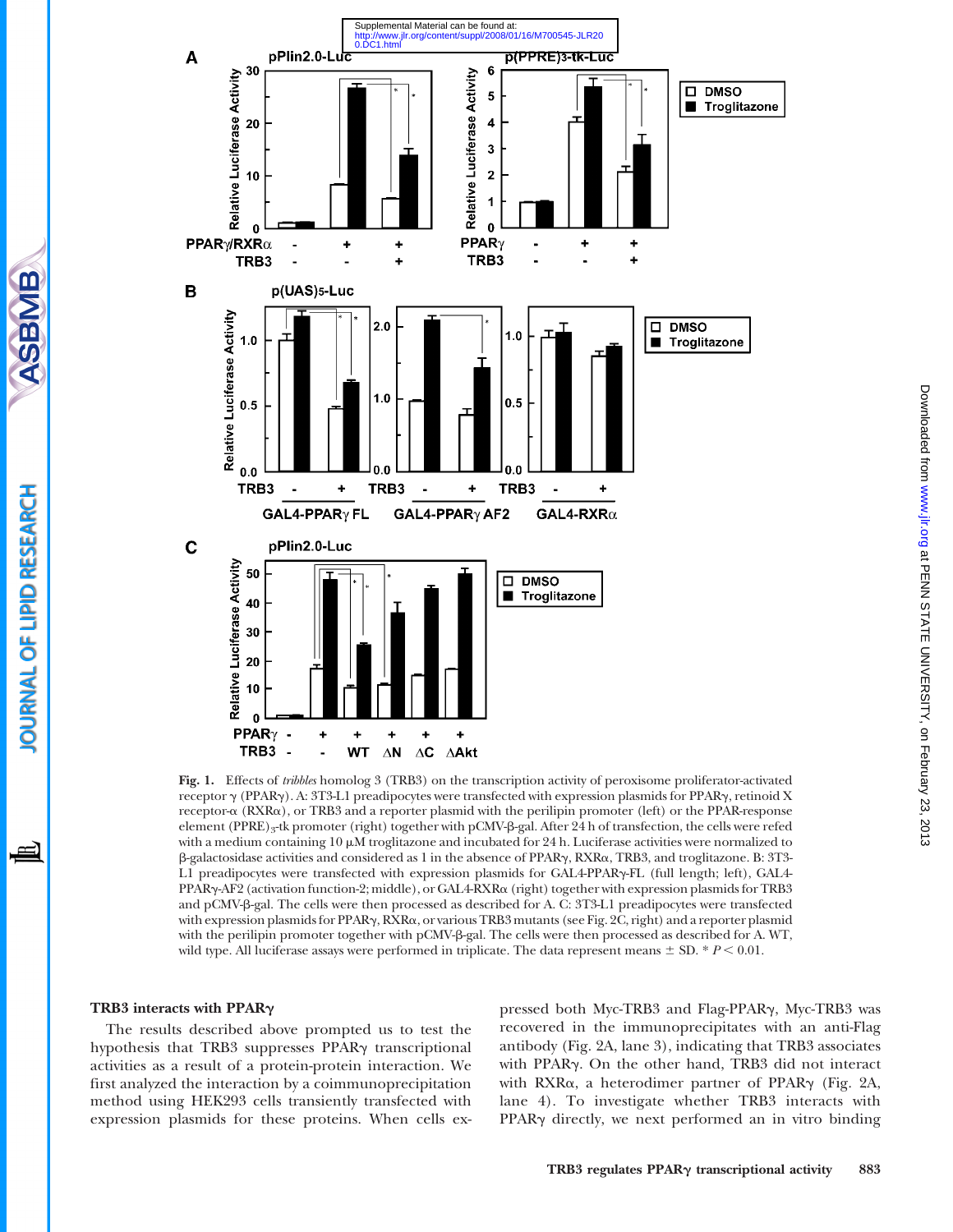

Downloaded from www.jlr.org at PENN STATE UNIVERSITY, on February 23, 2013 Download from State University, on Fehn State Blownlinks 23, 2013 2014 [www.jlr.org](http://www.jlr.org/) Download from State Download

Fig. 2. Interaction between TRB3 and PPARg. A: HEK293 cells were transfected with an expression plasmid for Flag-PPARg or Flag-RXRa together with Myc-TRB3. The cells were harvested after 48 h of transfection, and total cell lysates were subjected to immunoprecipitation using anti-Flag antibodies. Both lysates and precipitates were subjected to SDS-PAGE and Western blot analysis with anti-Myc and anti-Flag antibodies. B: Recombinant Flag-TRB3 (rFlag-TRB3; 0.1  $\mu$ g) and Myc-PPAR $\gamma$  (rMyc-PPAR $\gamma$ ; 0.1  $\mu$ g) were subjected to in vitro binding assay, as described in Materials and Methods. The protein-protein complexes were immunoprecipitated with anti-Flag antibodies and immunoblotted with anti-PPARg antibodies. The level of each protein was assessed by immunoblotting with a 2% input of anti-Flag and anti-PPARg antibodies. C, D: HEK293 cells transfected with the indicated constructs (PPARg mutants and TRB3 mutants) were harvested after 48 h of transfection, and total cell lysates were subjected to immunoprecipitation using anti-Flag antibodies. The results shown in B and C are summarized.  $++$ , tight interaction;  $+$ , interaction;  $-$ , no interaction. IB, immunoblot; IP, immunoprecipitate; WT, wild type.

assay using recombinant purified proteins, and direct interaction was observed (Fig. 2B, lane 2).

To identify the domain of PPAR $\gamma$  required for the interaction with TRB3, we generated various deletion constructs of PPARg. We generated a dominant negative form of PPARg containing substitutions of lysine-497 and glutamate-499 with alanine, PPAR $\gamma\Delta A/B$  (amino acids 138–505) lacking the A/B region that contains the constitutive transcriptional activation domain, AF1, and PPAR $\gamma\Delta E/F$  (amino acids 1–310) lacking the E/F region with the ligand-dependent transcriptional activation domain, AF2 (Fig. 2C, right). Although all PPAR $\gamma$  mutants interacted with full-length TRB3, PPAR $\gamma\Delta A/B$  had only a weak interaction with TRB3 (Fig. 2C, left).

Next, we used various deletion constructs of TRB3, as shown in Fig. 2D, right, to identify the domain required

SBMIB

OURNAL OF LIPID RESEARCH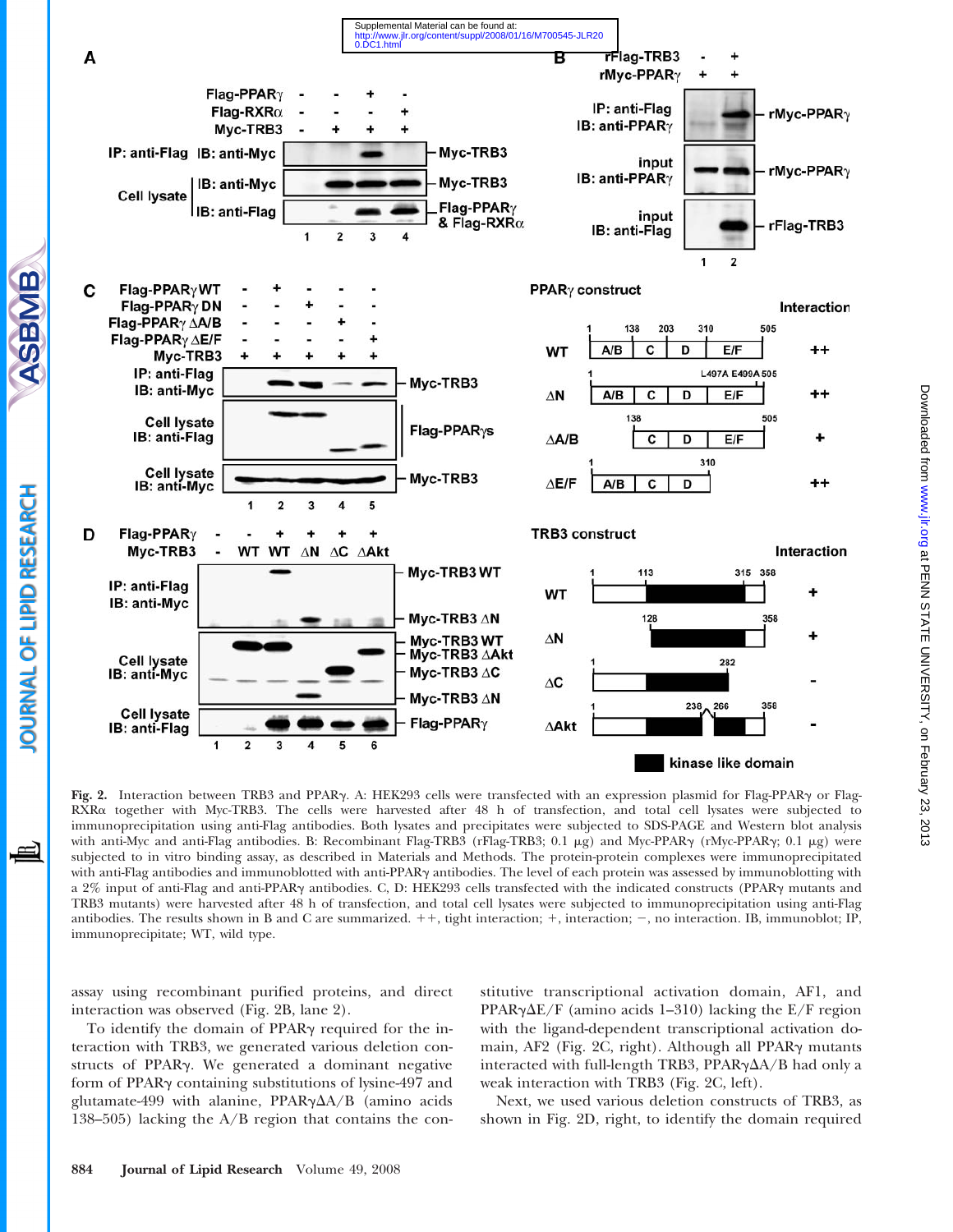for the interaction with PPAR $\gamma$ . Although TRB3 $\Delta$ N (amino acids  $128-358$ ) interacted with PPAR $\gamma$ , deletion of either the Akt binding domain (amino acids 239–265) or the C-terminal 76 amino acid residues ( $\Delta$ Akt and  $\Delta$ C), which cannot suppress the transcriptional activities of PPAR<sub>Y</sub> (Fig. 1C), abolished the interaction (Fig. 2D, left), suggesting that the direct interaction between TRB3 and PPAR $\gamma$  is essential for the suppression of PPAR $\gamma$  transcriptional activities.

## TRB3 mRNA levels increase during adipocyte differentiation in 3T3-L1 cells

**SBMB** 

**OURNAL OF LIPID RESEARCH** 

≞

To verify that TRB3 is involved in the adipocyte differentiation accompanying PPARg, we first examined daily changes in the levels of TRB3 mRNA and protein



during the differentiation of 3T3-L1 cells. Real-time RT-PCR (Fig. 3A, left) as well as Northern blot analysis (see supplementary Fig. IIA) revealed that TRB3 mRNA levels decreased during the first 2 days after differentiation and then increased drastically. In terms of other tribbles family members, TRB1 was not detectable (data not shown), but TRB2 mRNA levels decreased during differentiation (see supplementary Fig. IIA). During the initial 48 h, TRB3 mRNA levels declined for the first 24 h, then gradually returned to the 0 h level at 24 h, and again declined until 48 h (see supplementary Fig. IIB). After the downregulation in early stage, TRB3 mRNA levels were induced for the next several days until day 14 (Fig. 3D). On the other hand, the mRNA levels of C/EBP<sub>B</sub> and C/EBP<sub>6</sub>, both of which are key regulators in the early stage of adipocyte

> Fig. 3. Changes in TRB3 mRNA and protein expression during adipocyte differentiation in 3T3-L1 cells. Total RNA was isolated from 3T3-L1 cells on the indicated days after treatment with a differentiation medium (see Materials and Methods). A: Relative mRNA levels of TRB3, CCAAT/enhancer binding protein  $(C/EBP)\beta$ ,  $C/EBP\delta$ , PPAR $\gamma$ , and aP2 were determined by real-time RT-PCR after being normalized to S17 mRNA. The data represent means  $\pm$  SD. B: 3T3-L1 cells were harvested on the indicated days during adipocyte differentiation, and whole cell lysates were subjected to SDS-PAGE and Western blot analysis with anti-TRB3, anti-PPARg, and anti-actin antibodies. C: Pioglitazone was added to the medium on day 2. 3T3-L1 cells were harvested on day 3, and the relative mRNA levels of aP2 and TRB3 were determined by real-time RT-PCR after being normalized to S17 mRNA. Relative mRNA levels of aP2 and TRB3 in the absence of pioglitazone are considered as 1. The data represent means  $\pm$  SD. D: Total RNA obtained on the indicated days was subjected to electrophoresis and blot hybridization with the indicated <sup>32</sup>P-labeled probes. E: Whole cell lysates were subjected to SDS-PAGE and Western blot analysis with anti-TRB3, antiactin, and anti-C/EBP homologous protein (CHOP) antibodies. F: 3T3-L1 cells were infected with either an empty (mock) or human TRB3 expressing lentiviral vector at 4 days after differentiation into adipocytes. The cells were harvested after 4 days of infection, and total cell lysates were subjected to immunoprecipitation using anti-Flag antibodies. Both lysates and precipitates were subjected to SDS-PAGE and Western blot analysis with anti-Flag and anti-PPARg antibodies. G: 3T3-L1 cells were harvested at 10 days after differentiation into adipocytes, and whole cell lysates were subjected to immunoprecipitation using anti-TRB3 antibodies. Both the lysates and precipitates were subjected to SDS-PAGE and Western blot analysis with anti-TRB3 and anti-PPARg antibodies. All of the values given are averages of data from three experiments performed in triplicate. IB, immunoblot; IP, immunoprecipitate.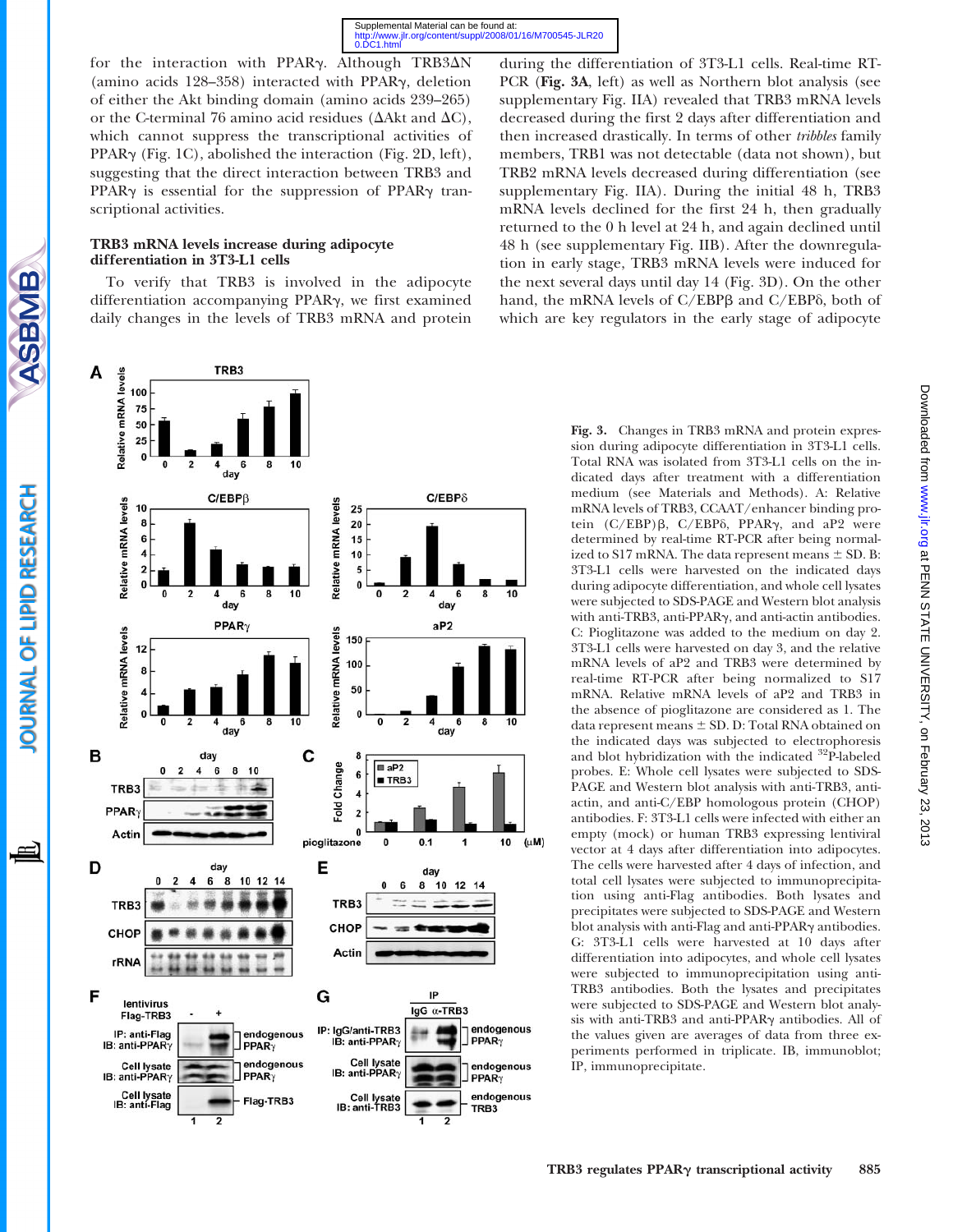differentiation, decreased gradually after being transiently induced (day 2 and day 4, respectively), and their expression patterns were quite different from that of TRB3 (Fig. 3A). The mRNA levels of PPAR $\gamma$  and aP2, a PPAR $\gamma$ target gene (28), increased gradually and reached a peak on day 8 (Fig. 3A; see supplementary Fig. IIA). We further confirmed TRB3 protein expression during differentiation with Western blotting. A commercial antibody against mouse TRB3 recognized endogenous TRB3 protein on day 10 (Fig. 3B). Although mRNA levels of TRB3 were relatively high on day 0, its protein levels were not correspondingly high. The reason is still unclear, but it can be speculated that TRB3 expression is regulated either translationally or posttranslationally.

Because TRB3 gene expression is induced during differentiation and it has been reported that the TRB3 promoter contains a PPRE and is activated by PPARa in the liver (29), we next examined whether TRB3 gene expression in adipocytes is augmented by PPARg, a member of the PPAR family expressed exclusively in adipocytes. Treatment of 3T3-L1 cells with pioglitazone, a potent agonist of PPARg, unexpectedly failed to stimulate TRB3 gene expression during adipocyte differentiation, unlike aP2 gene expression, which was stimulated (Fig. 3C). These results indicate that the expression of TRB3 is accelerated during adipocyte differentiation in a PPARy-independent manner. As our previous study had shown that TRB3 expression is induced during ER stress in a CHOPdependent manner, CHOP mRNA and protein expression during adipocyte differentiation was examined. As shown in Fig. 3D, E, the induction pattern of CHOP mRNA and protein closely resembles that of TRB3.

Because endogenous TRB3 and PPARg proteins coexist at the late stages of differentiation, as shown in Fig. 3B, we then performed immunoprecipitation to verify whether TRB3 interacts physically with endogenous PPAR $\gamma$  in 3T3-L1 adipocytes. First, we performed immunoprecipitation of the total lysates of 3T3-L1 cells expressing the lentivirusmediated Flag-TRB3. When cells were immunoprecipitated with anti-Flag antibody, endogenous PPARy was discovered in the immunoprecipitation (Fig. 3F). Moreover, PPARg was coimmunoprecipitatable with TRB3 using anti-TRB3 antibodies from the lysates of 3T3-L1 cells after 10 days of differentiation (Fig. 3G), indicating that endogenous TRB3 and PPARg interacted physically in 3T3-L1 adipocytes.

These findings suggest that both TRB3 and PPAR<sub>y</sub> coexist in the differentiating 3T3-L1 cells and thus would have the opportunity to communicate with each other, thereby affecting PPARg target gene expression during adipogenesis.

## TRB3 overexpression prevents adipocyte differentiation in 3T3-L1 cells

To further investigate the function of TRB3 in adipocyte differentiation, we next overexpressed TRB3 in 3T3-L1 preadipocytes by retroviral infection. At 7 days after infection, the cells were subjected to differentiation into adipocytes, and TRB3 protein expression on day 6 was confirmed by Western blot analysis (Fig. 4A). The protein

expression of perilipin was reduced by TRB3 overexpression, consistent with the results in Fig. 1 (Fig. 4A). We assessed the degree of adipocyte differentiation in the cells on day 8 by Oil Red O staining and found a reduced interacellular lipid accumulation in the TRB3-expressing cells compared with the controls (Fig. 4B). This was further confirmed by direct determination of the intracellular triglyceride content on days 6 and 9 (Fig. 4C). On the other hand, TRB3 $\Delta$ Akt, which did not interact with PPAR $\gamma$ and failed to suppress perilipin promoter activities (Figs. 1C, 2D), did not have any effect on either perilipin protein expression or intracellular lipid accumulation (Fig. 4A, B). These results clearly indicate that TRB3 overexpression delays or prevents adipocyte differentiation.

When the expression of several genes induced during adipocyte differentiation was compared in these two cells, we found that the mRNA levels of aP2, perilipin, adiponectin, and  $C/EBP\alpha$ , which are all PPAR $\gamma$  target genes (9, 21, 28, 30), were reduced in the TRB3-expressing cells (Fig. 4D). On the other hand, mRNA expression of SREBP-1, which is thought to act at an early stage of differentiation before PPAR $\gamma$  activation (14), was hardly affected by TRB3 overexpression throughout the course of differentiation (Fig. 4D). PPAR $\gamma$  gene expression was reduced in the TRB3-expressing cells only on days 2 and 4, and the decrease was marginal compared with the large decline in PPARγ target genes (Fig. 4D). Gene expression of  $C/EBP\beta$  and  $C/EBP\delta$ , which are required for an early stage of adipogenesis and are not under the control of PPAR<sub>y</sub>, was scarcely affected by the overexpressed TRB3 (Fig. 4D). These findings indicate that TRB3 functions as a negative regulator of adipocyte differentiation as a result of the suppression of PPARg target gene expression.

To more completely verify TRB3 function in adipocyte differentiation, we next established a stable cell line that can be made to induce TRB3 expression for a shorter period by the use of the Tet-Off system. Removing doxycycline from the medium on day  $-5$  enabled the cells to express exogenous Flag-TRB3 on day 0 (see supplementary Fig. IIIA). When doxycycline was added to the medium, TRB3 protein expression was suppressed completely. When both the TRB3-infected and mock-infected cells were differentiated in the absence of doxycycline, TRB3 overexpression reduced the intracellular lipid accumulation (see supplementary Fig. IIIB, C). In addition, forced TRB3 expression also suppressed the gene expression of aP2, perilipin, and adiponectin, but not SREBP-1 (see supplementary Fig. IIID). These findings are completely consistent with those observed in cells infected with the retroviral TRB3 expression vector. Therefore, we conclude that the TRB3 highly expressed in 3T3-L1 cells delays or inhibits adipocyte differentiation.

# TRB3 knockdown stimulates adipocyte differentiation in 3T3-L1 cells

We subsequently examined the functions of endogenous TRB3 in adipocyte differentiation by RNA interference. First, we modified 3T3-L1 cells through lentiviral infection with a lentiviral vector expressing shRNA to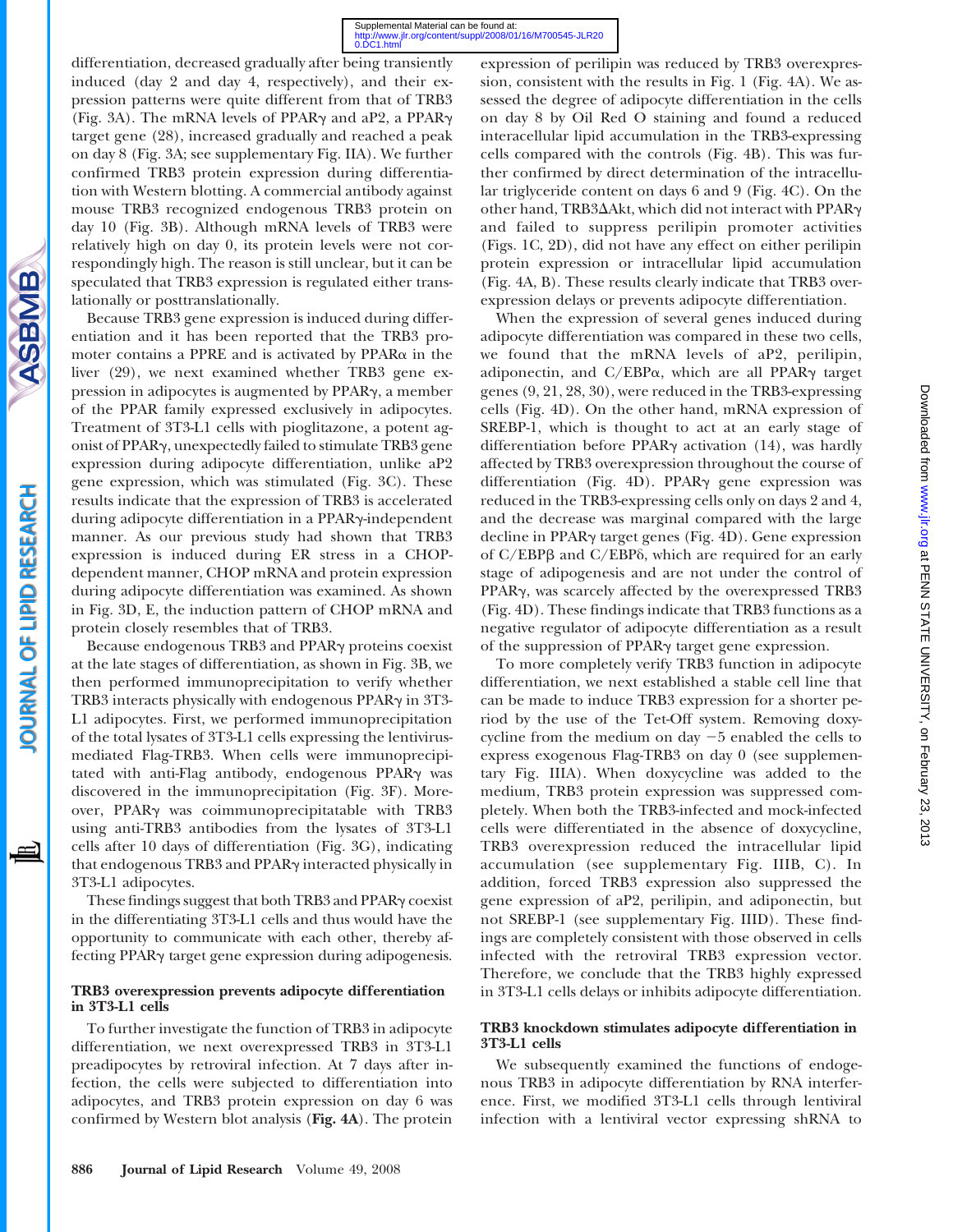

Fig. 4. TRB3 overexpression by retroviral infection in 3T3-L1 cells during adipocyte differentiation. 3T3-L1 cells infected with an empty (mock), human TRB3, or TRB3DAkt-expressing retroviral vector differentiated into adipocytes at 7 days after infection. A: On day 6, the cells were harvested and whole cell lysates were subjected to SDS-PAGE and Western blot analysis with anti-human TRB3, anti-perilipin, and anti-actin antibodies. B: Oil Red O staining of the cells was performed on day 8. C: The amounts of intracellular triacylglyceride (TG) were quantified on days 0, 6, and 9. The data represent means  $\pm$  SD. D: The cells were harvested on the indicated days, and relative mRNA levels of aP2, perilipin, adiponectin, C/EBPa, PPARg, sterol-regulatory element binding protein-1 (SREBP-1), C/EBPB, and C/EBPô were determined by real-time RT-PCR after being normalized to S17 mRNA. The data represent means  $\pm$  SD. All of the values given are averages of data from three experiments performed in triplicate.  $* P < 0.05$ ,  $* P < 0.01$ .

直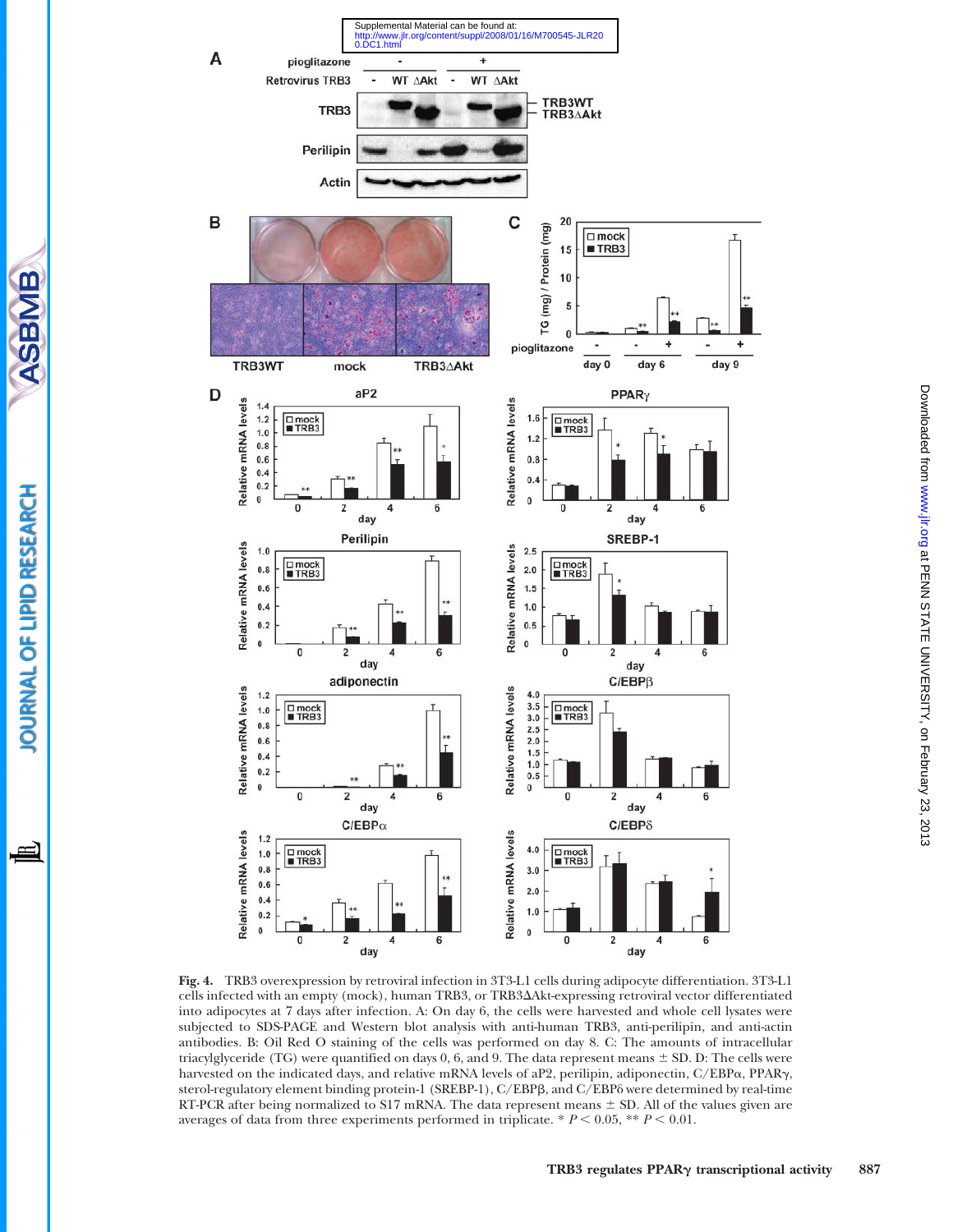achieve long-term knockdown of TRB3 expression. On day 0, the mRNA level of TRB3 was reduced by  $>60\%$  in the cells infected with a lentiviral vector for TRB3-specific shRNA (Fig. 5A, left). The knockdown effect of TRB3 on the protein levels was also confirmed by Western blot analysis (Fig. 5A, right). These cells were differentiated into adipocytes, and on day 10, the greater amount of intracellular lipid accumulation in the TRB3 knockdown cells was confirmed by Oil Red O staining (Fig. 5B) or by direct measurement of the intracellular triglyceride content (Fig. 5C). On day 6, when TRB3 shRNA was still

effective and TRB3 gene expression was suppressed significantly in the presence or absence of a potent PPARg agonist, pioglitazone (Fig. 5D), the expression of PPARg target genes was stimulated in the TRB3 knockdown cells (Fig. 5D). Moreover, when TRB3 gene expression in 3T3- L1 cells was knocked down by double-stranded TRB3 specific RNA oligonucleotides, similar results were obtained (see supplementary Fig. IVA–C). These data clearly show that endogenous TRB3 acts as a negative regulator of adipocyte differentiation through the suppression of PPARg target gene expression.



Fig. 5. Effect of the knockdown of endogenous TRB3 by lentiviral infection during adipocyte differentiation in 3T3-L1 cells. 3T3-L1 cells differentiated into adipocytes at 7 days after being infected with a lentiviral vector expressing short hairpin RNA (shRNA) for TRB3 or control shRNA. A: Knockdown efficiency of TRB3 expression levels in 3T3-L1 cells on day 0 was quantified by real-time RT-PCR or Western blot analysis with anti-TRB3 and anti-actin antibodies. The asterisks in the top panel represent nonspecific bands. B: Oil Red O staining of the cells was performed on day 10. C: The amounts of intracellular triglyceride (TG) were quantified on day 10. The data represent means  $\pm$ SD. The cells were incubated with or without 10  $\mu$ M pioglitazone from day 0 to day 2. D: 3T3-L1 cells were harvested on day 6, and relative mRNA levels of TRB3, aP2, and perilipin were determined by real-time RT-PCR after being normalized to S17 mRNA. The data represent means  $\pm$  SD. All of the values given are averages of data from three experiments performed in triplicate. \*\*  $P$  < 0.01.

SBMB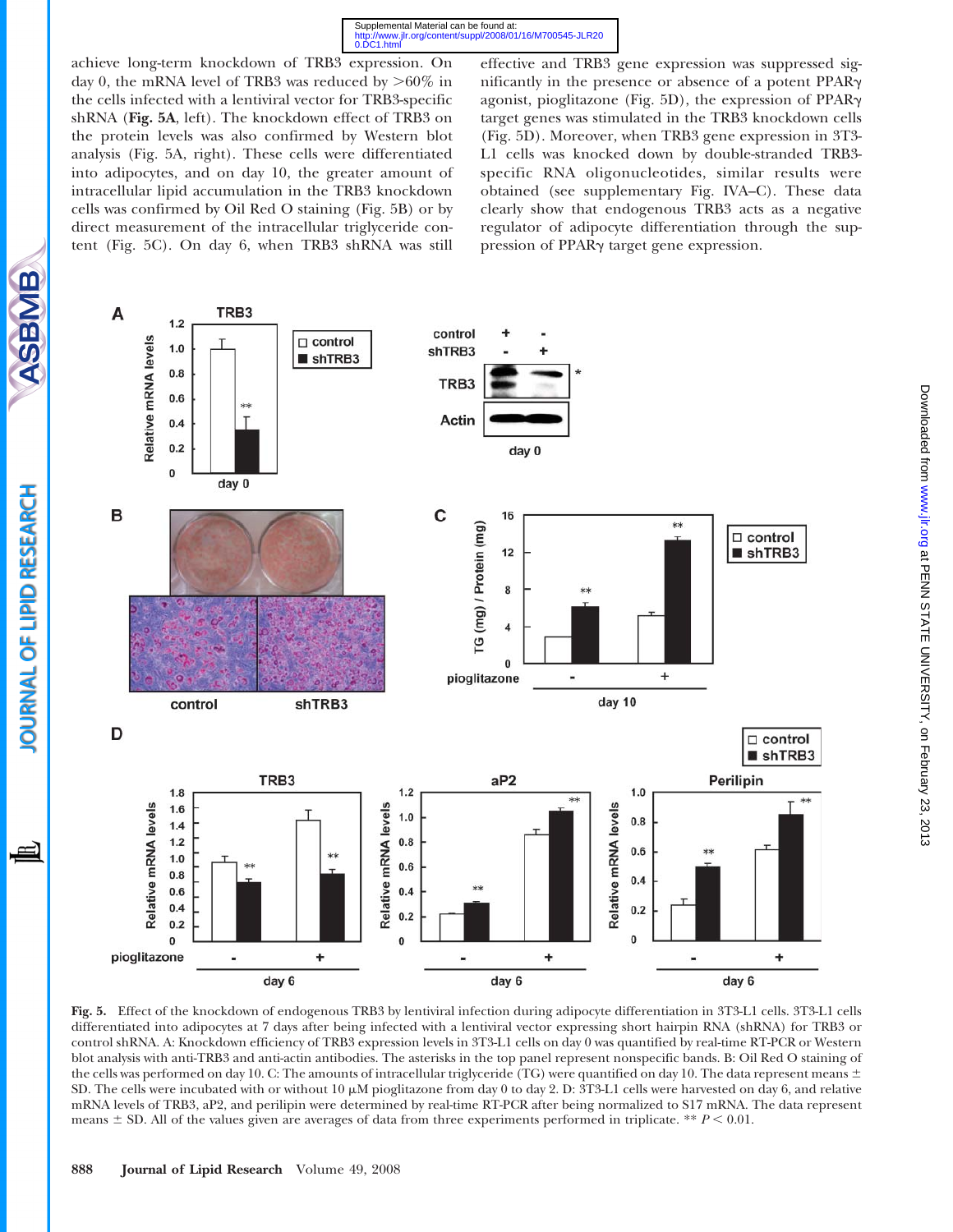## TRB3 blocks PPARg-mediated adipocyte differentiation in 3T3-L1 cells

Because TRB3 has been reported to inhibit Akt activity (16, 17), it is possible that the inhibitory effect of TRB3 on adipocyte differentiation might be mediated by Akt inactivation. To verify this issue, we assessed insulinstimulated Akt activity in TRB3-overexpressing 3T3-L1 cells. TRB3 scarcely affected the phosphorylation of Akt at serine-473 but decreased the phosphorylation of Akt at threonine-308 (Fig. 6A). This suggests that the inhibitory effect on adipocyte differentiation is mediated, at least partially, by Akt inactivation.

Next, we generated PPARg-overexpressing 3T3-L1 cells by lentiviral infection to examine whether TRB3 could suppress PPARg-dependent adipocyte differentiation. PPAR<sub>Y</sub>-expressing 3T3-L1 cells differentiated into adipocytes without hormonal stimulation, as is the case with PPAR<sub>Y</sub>-expressing NIH-3T3 cells (5) (Fig. 6B). When coinfected with TRB3, triglyceride accumulation was reduced in both the absence and presence of troglitazone (Fig. 6B) and mRNA levels of aP2, perilipin, and adiponectin were all decreased (Fig. 6C), whereas the expression of PPAR $\gamma$  was not affected (Fig. 6C, D). These results clearly demonstrate that the inhibitory effect of TRB3 on adipogenesis is certainly mediated by PPAR $\gamma$ inactivation, independent of the upstream signaling pathway, including Akt.

#### DISCUSSION

The current study clearly demonstrates that TRB3 inhibits adipocyte differentiation by impairing PPARg transcriptional activity, indicating that TRB3 functions as a novel antiadipogenic factor. It is noteworthy that TRB3 governs adipogenesis by suppressing the activity of PPAR<sub>y</sub>, a master regulator of adipocyte differentiation, through protein-protein interaction. Based on the results obtained using the heterologous Gal-4 system, the interaction directly suppressed PPARg transcriptional activity, not its DNA binding activity. It is likely that the recruitment of certain coactivators required for the transactivation of PPARg during adipogenesis is blocked by the TRB3 association. Considering that the expression of TRB3 is induced during differentiation (Fig. 3) and has an inhibitory effect on adipogenesis in PPARg-dependent differentiated 3T3-L1 cells (Fig. 6), it is suggested that TRB3 is active in the abnormally and excessively differentiated adipocytes that are found in obesity and metabolic syndrome.

There are many antiadipogenic factors reported, such as GATA factors, KLF2, KLF7, CHOP, Pref-1, and Wnt10b (31, 32). The expression of all of these factors decreases at an early stage of differentiation. Because mRNA levels of TRB3 are decreased, as are those of other antiadipogenic factors (Fig. 3A, D; see supplementary Fig. IIB), the decline in TRB3 at an early stage is expected to contribute to an acceleration of differentiation. Also, it makes sense that TRB3 induced at the later stage of differentiation works as a brake on adipogenesis by inhibiting PPARg for

the purpose of preventing excessive progression. Overall, TRB3 would function as a negative regulator of adipogenesis throughout differentiation; however, its physiological significance is likely to be different between the early and the later stages of differentiation.

As TRB3 was originally discovered as an inhibitory factor for Akt in the insulin signaling pathway, one can speculate that TRB3 represses the adipocyte differentiation initiated by insulin activity. We show here that TRB3 mRNA levels at the beginning of differentiation are relatively high (Fig. 3A) and confirm that Akt activity at threonine-308 was partially impaired in TRB3-overexpressing 3T3-L1 cells (Fig. 6A). Recently, on the other hand, it was reported that TRB3 blocks C/EBPß transcriptional activities (33). Because the expression of TRB3 is inversely correlated with that of  $C/EBP\beta$  at the early stage of differentiation, the decline in TRB3 could be favorable to the activation of C/ EBP<sub>B</sub> and the subsequent progression of adipogenesis. In this report, TRB3 did not affect Akt activity during differentiation in 3T3-L1 cells, but it is likely that TRB3 is an antiadipogenic factor at the time of the onset of adipogenesis. Indeed, when TRB3 was overexpressed in 3T3-L1 cells by retroviral infection, the gene expression of  $C/EBP\alpha$ was suppressed on days 0 and 2, before the induction of PPAR $\gamma$  gene expression (Fig. 4). This suggests that TRB3 blocks the signaling pathway upstream of  $PPAR\gamma$  and depresses  $C/EBP\alpha$  gene expression, thereafter diminishing the gene expression of PPAR $\gamma$ , a C/EBP $\alpha$  target gene, on days 2 and 4. However, overexpression of TRB3 did not lead to significant changes in the gene expression of SREBP-1 (Fig. 4), suggesting that Akt activity was not so impaired by TRB3 during differentiation. Considering that TRB3 blocks PPARg-dependent adipocyte differentiation (Fig. 6), it is suggested that TRB3 functions not only at the early stage of differentiation by inhibiting C/EBPB but also at the later stage of differentiation by inhibiting PPAR $\gamma$  transcriptional activities; this is also supported by the fact that TRB3 is induced right after the activation of PPAR $\gamma$  (Fig. 3).

It has also been reported that TRB3 promotes acetylcoenzyme A carboxylase 1 ubiquitination through an association with the E3 ubiquitin ligase, COP1, and stimulates its degradation, reducing triglyceride synthesis in adipocytes (20). Transgenic mice expressing TRB3 in adipose tissue are lean and protected from diet-induced obesity. Because TRB3 expression in these mice is under the control of the aP2 gene promoter, thereby being fully stimulated in late adipogenesis, the observed phenotype does not allow us to evaluate TRB3 function during adipocyte differentiation, but it does suggest that TRB3 works as an antiadipogenic factor in the later stages of differentiation after PPARg is activated.

As far as PPAR $\gamma$  is concerned, there were no changes in the exogenous PPARg protein level by the enforced expression of TRB3 (Fig. 6D; see supplementary Fig. I), suggesting that their interaction results in a suppression of PPAR<sub>Y</sub> transcriptional activity, not in increased degradation. Therefore, it is evident that TRB3 is a multifunctional protein that represses adipocyte differentiation and diminishes triglyceride accumulation in adipocytes.

**SBMB** 

**OURNAL OF LIPID RESEARCH**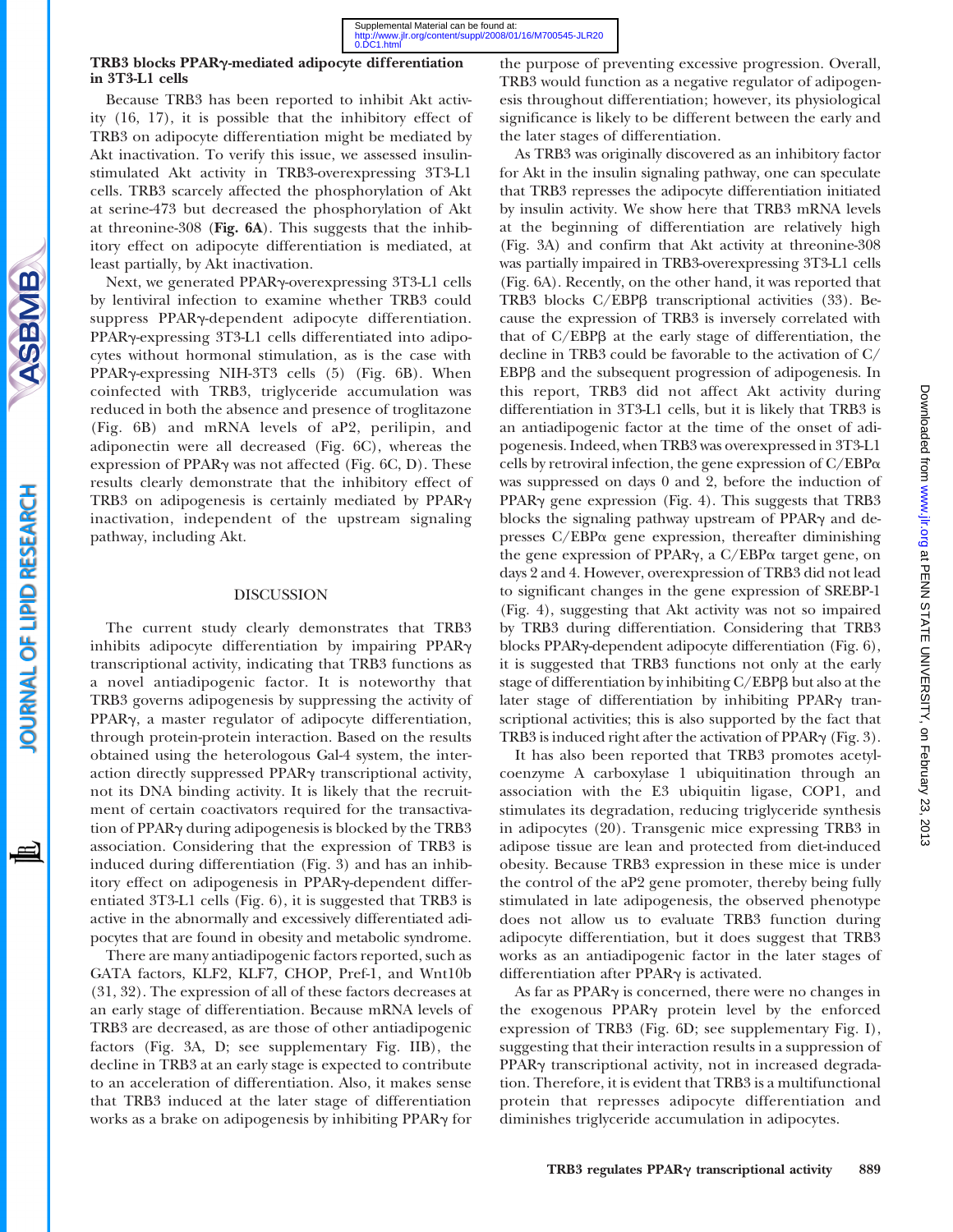

Fig. 6. TRB3 inhibits PPARg-dependent adipocyte differentiation in 3T3-L1 cells. A: 3T3-L1 cells were infected with a retroviral vector expressing TRB3, and 7 days after infection, the cells were serum-starved for 4 h and then treated with  $1 \mu g/ml$  insulin for 2 h. The cells were harvested, and whole cell lysates were subjected to SDS-PAGE and Western blot analysis with anti-human TRB3, anti-phospho-Akt (at serine-473 and threonine-308), anti-Akt, and anti-actin antibodies. The asterisks represent nonspecific bands. B: 3T3-L1 cells were infected with PPARg-expressing lentiviral vector together with either mock or TRB3-expressing lentiviral vector. After 3 days of infection, the cells were cultured with or without  $10 \mu$ M troglitazone for 9 days. Then, cells were harvested and Oil Red O staining was performed. C, D: 3T3-L1 cells were infected with PPARg-expressing lentiviral vector together with either mock or TRB3-expressing lentiviral vector. After 3 days of infection, the cells were cultured with or without  $10 \mu M$  troglitazone for 16 h. Then, the cells were harvested and the mRNA levels of PPAR $\gamma$ , aP2, perilipin, and adiponectin were quantified by real-time RT-PCR (C) and protein levels of PPARy and TRB3 were determined by Western blot analysis with anti-Flag antibody (D). The data represent means  $\pm$  SD. All of the values given are averages of data from three experiments performed in triplicate. \*  $P < 0.05$ , \*\*  $P < 0.01$ .

**SBMB** 

**OURNAL OF LIPID RESEARCH** 

≝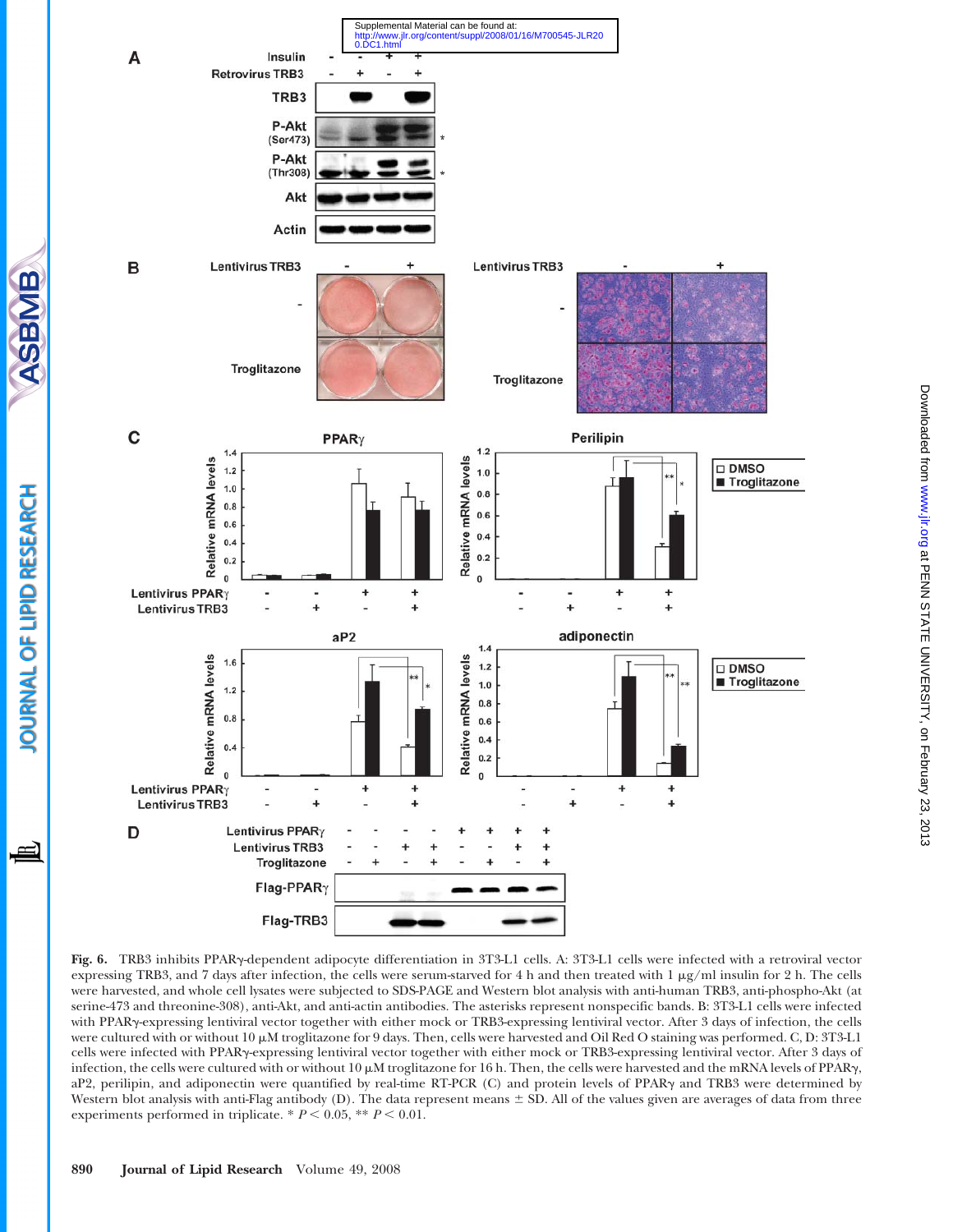We previously showed that ER stress induces TRB3 gene expression (18). Obesity causes ER stress, and this impairs insulin signaling by excessive serine phosphorylation of insulin receptor substrate-1 (34). On the other hand, a reduction of ER stress by chemical chaperones restores insulin sensitivity in the liver, skeletal muscle, and adipose tissue of diabetic ob/ob mice (35). Thus, TRB3 induced by ER stress might prevent adipocytes from enhancing further excessive differentiation and accumulating more triglyceride. Indeed, transgenic mice expressing TRB3 in adipose tissue are resistant to diet-induced obesity and have improved insulin sensitivity (20). However, in the liver, overexpression of TRB3 results in hyperglycemia and glucose intolerance, and knockdown of TRB3 improves glucose tolerance, indicating that TRB3 helps trigger type II diabetes (16). Therefore, it can be speculated that TRB3 functions differently in distinct tissues.

Recently, TRB3-deficient mice were generated and displayed no evident abnormalities (36). This implies that TRB3 does not have a major role in energy homeostasis, at least under normal nutrient conditions. Although the reason why TRB3-deficient mice display normal energy homeostasis is inexplicable at present, it is speculated that other genes compensate for the lack of TRB3, or that TRB3 is only functional when induced by various specific stresses. The role of TRB3 may become clear when TRB3 deficient mice are fed a high-fat diet or crossed with certain disease models, such as ob/ob mice.

We show here that TRB3 interacts with the ligandindependent AF-1 and ligand-dependent AF-2 domains of PPAR<sub>y</sub> (Fig. 2) and thereby impairs its transcriptional activities. The suppressed transcriptional activity of PPARg attributable to the interaction with TRB3 was clearly observed when the luciferase assays were carried out in 3T3- L1 preadipocytes rather than in HEK293, HepG2, and HeLa cells (data not shown). Although several different tissues, including hepatocytes, express PPARg, it is possible that the TRB3-mediated suppression of PPARg transcriptional activities might occur exclusively in the adipocytes in which PPARg2, an adipocyte-specific isoform, and its essential cofactors are coexpressed. This might be another example of the cell-specific TRB3 function discussed above. Further study will be necessary to resolve the underlying diversity of TRB3 functions.

In the current study, we elucidated the roles of TRB3 in preadipocytes and adipocytes during differentiation. At present, little is known about the precise functions of TRB3 in hypertrophic adipose cells in obesity. Because TRB3 and PPAR<sub>y</sub> coexist in mature adipocytes and mouse white adipose tissues (data not shown), TRB3 is likely to modulate the character of adipose cells by modifying PPAR<sub>Y</sub> activities. Thus, TRB3 is potentially an intriguing therapeutic target for the treatment of insulin resistance and obesity.

The authors thank Drs. Michael S. Brown and Joseph L. Goldstein for their encouragement and advice. The authors also thank Jun Inoue and Mitsumi Arito for helpful discussion. The authors are grateful to Dr. Kevin Boru of Pacific Edit for review of the manuscript. This work was supported by re-

search grants from the Ministry of Education, Science, Sports, and Culture of Japan, the Program for the Promotion of Basic Research Activities for Innovative Biosciences, and the Naito Foundation.

#### REFERENCES

- 1. Matsuzawa, Y., T. Funahashi, and T. Nakamura. 1999. Molecular mechanism of metabolic syndrome X: contribution of adipocytokines, adipocytes-derived bioactive substances. Ann. N. Y. Acad. Sci. 892: 146–154.
- 2. Wajchenberg, B. L. 2000. Subcutaneous and visceral adipose tissue: their relation to the metabolic syndrome. Endocr. Rev. 21: 697–738.
- 3. Hotamisligil, G. S., N. S. Shargill, and B. M. Spiegelman. 1993. Adipose expression of tumor necrosis factor-alpha: direct role in obesity-linked insulin resistance. Science. 259: 87–91.
- 4. Lin, F. T., and M. D. Lane. 1994. CCAAT/enhancer binding protein alpha is sufficient to initiate the 3T3-L1 adipocyte differentiation program. Proc. Natl. Acad. Sci. USA. 91: 8757–8761.
- 5. Tontonoz, P., E. Hu, and B. M. Spiegelman. 1994. Stimulation of adipogenesis in fibroblasts by PPAR gamma 2, a lipid-activated transcription factor. Cell. 79: 1147-1156.
- 6. Tontonoz, P., R. A. Graves, A. I. Budavari, H. Erdjument-Bromage, M. Lui, E. Hu, P. Tempst, and B. M. Spiegelman. 1994. Adipocytespecific transcription factor ARF6 is a heterodimeric complex of two nuclear hormone receptors, PPAR gamma and RXR alpha. Nucleic Acids Res. 22: 5628–5634.
- 7. Mukherjee, R., L. Jow, G. E. Croston, and J. R. Paterniti, Jr. 1997. Identification, characterization, and tissue distribution of human peroxisome proliferator-activated receptor (PPAR) isoforms PPARgamma2 versus PPARgamma1 and activation with retinoid X receptor agonists and antagonists. J. Biol. Chem. 272: 8071–8076.
- 8. Chawla, A., J. J. Repa, R. M. Evans, and D. J. Mangelsdorf. 2001. Nuclear receptors and lipid physiology: opening the X-files. Science. 294: 1866–1870.
- 9. Gregoire, F. M., C. M. Smas, and H. S. Sul. 1998. Understanding adipocyte differentiation. Physiol. Rev. 78: 783–809.
- 10. Kim, J. B., and B. M. Spiegelman. 1996. ADD1/SREBP1 promotes adipocyte differentiation and gene expression linked to fatty acid metabolism. Genes Dev. 10: 1096–1107.
- 11. Tontonoz, P., J. B. Kim, R. A. Graves, and B. M. Spiegelman. 1993. ADD1: a novel helix-loop-helix transcription factor associated with adipocyte determination and differentiation. Mol. Cell. Biol. 13: 4753–4759.
- 12. Foretz, M., C. Pacot, I. Dugail, P. Lemarchand, C. Guichard, X. Le Lièpvre, C. Berthelier-Lubrano, B. Spiegelman, J. B. Kim, P. Ferré, et al. 1999. ADD1/SREBP-1c is required in the activation of hepatic lipogenic gene expression by glucose. Mol. Cell. Biol. 19: 3760–3768.
- 13. Kim, J. B., P. Sarraf, M. Wright, K. M. Yao, E. Mueller, G. Solanes, B. B. Lowell, and B. M. Spiegelman. 1998. Nutritional and insulin regulation of fatty acid synthetase and leptin gene expression through ADD1/SREBP1. J. Clin. Invest. 101: 1–9.
- 14. Fajas, L., K. Schoonjans, L. Gelman, J. B. Kim, J. Najib, G. Martin, J. C. Fruchart, M. Briggs, B. M. Spiegelman, and J. Auwerx. 1999. Regulation of peroxisome proliferator-activated receptor gamma expression by adipocyte differentiation and determination factor 1/sterol regulatory element binding protein 1: implications for adipocyte differentiation and metabolism. Mol. Cell. Biol. 19: 5495–5503.
- 15. Kim, J. B., H. M. Wright, M. Wright, and B. M. Spiegelman. 1998. ADD1/SREBP1 activates PPARgamma through the production of endogenous ligand. Proc. Natl. Acad. Sci. USA. 95: 4333–4337.
- 16. Du, K., S. Herzig, R. N. Kulkarni, and M. Montminy. 2003. TRB3: a tribbles homolog that inhibits Akt/PKB activation by insulin in liver. Science. 300: 1574–1577.
- 17. Kato, S., and K. Du. 2007. TRB3 modulates C2C12 differentiation by interfering with Akt activation. Biochem. Biophys. Res. Commun. 353: 933–938.
- 18. Ohoka, N., S. Yoshii, T. Hattori, K. Onozaki, and H. Hayashi. 2005. TRB3, a novel ER stress-inducible gene, is induced via ATF4-CHOP pathway and is involved in cell death. EMBO J. 24: 1243–1255.
- 19. Schwarzer, R., S. Dames, D. Tondera, A. Klippel, and J. Kaufmann.